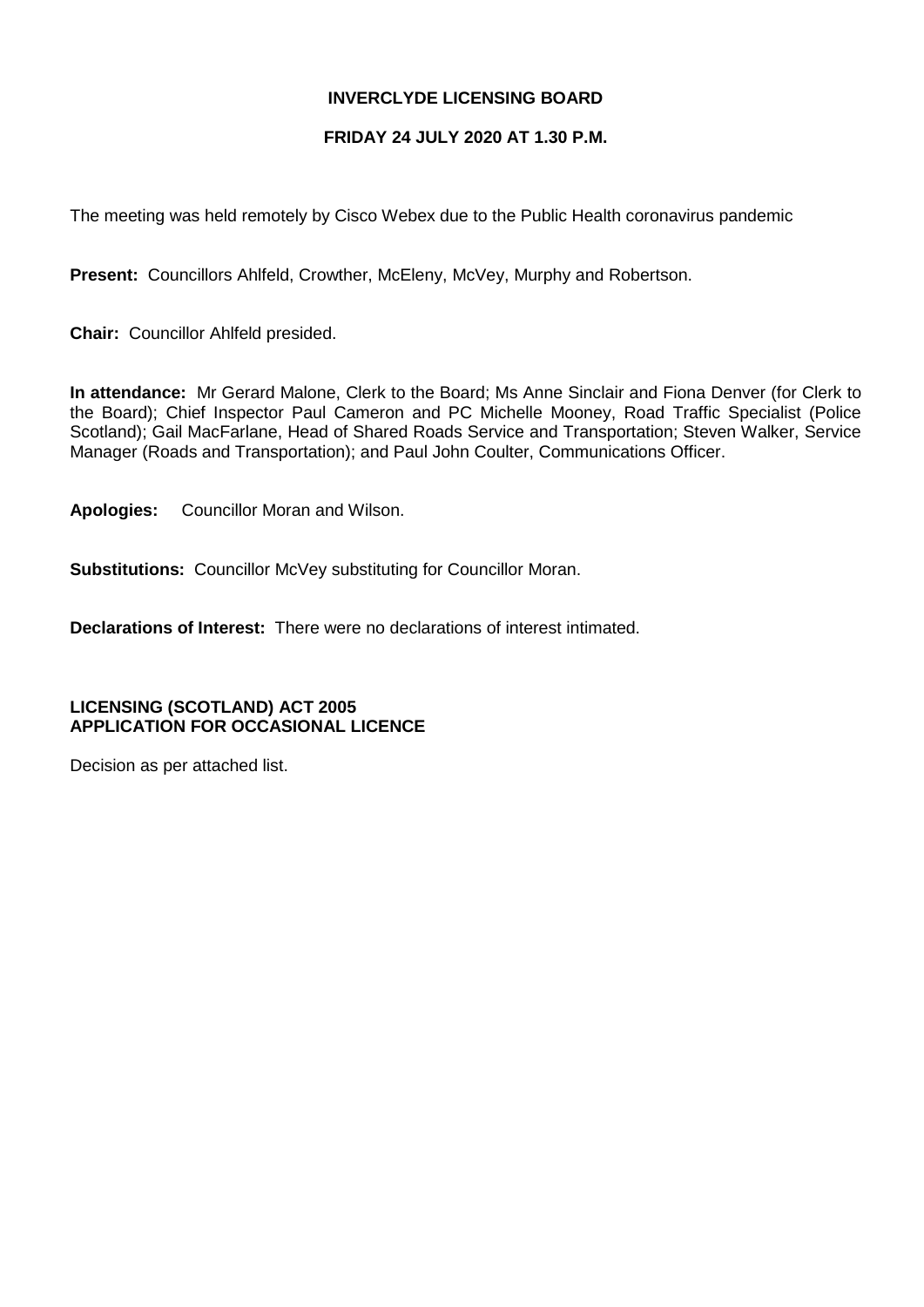#### INVERCLYDE LICENSING BOARD – 24 JULY 2020

### LICENSING (SCOTLAND) ACT 2005

# (1) APPLICATION FOR OCCASIONAL LICENCE

| <u>No.</u> | Applicant / Licence Holder | Premises                                     | <b>Event Details</b>                                                                          | Decision                            |
|------------|----------------------------|----------------------------------------------|-----------------------------------------------------------------------------------------------|-------------------------------------|
|            | <b>Roland Toma</b>         | <b>Café Continental</b><br>40 Kempock Street | Outdoor Drinking / Dining Area                                                                | <b>GRANTED AS</b><br><b>AMENDED</b> |
|            |                            | Gourock                                      | Tables and chairs on roadway across from Cafe<br>Continental for patrons of Cafe Continental. |                                     |
|            |                            |                                              | Wednesday 15 July to Tuesday 28 July 2020<br>11.00 $a.m. - 10.00$ p.m. Monday $-$ Sunday      |                                     |
|            |                            |                                              | Breakfasts, brunches, teas, coffees, soft drinks<br>from 10.00 a.m.                           |                                     |
|            |                            |                                              | Provision of Outdoor Area due to Public Health<br>Covid-19 Virus.                             |                                     |

Mr Robin Morton, Messrs Robin Morton Licensing Ltd was present representing the applicant. Mr Bill Regan, Director of Café Continental was in attendance.

Ms Sinclair advised on the background of the application in that applications had been submitted for Occasional Licences in terms of the Licensing Board's Temporary Policy on outdoor drinking during the coronavirus pandemic and intimated that Police Scotland submitted an objection to the application, copies of which were previously e-mailed to Members. Ms Sinclair read the contents of the Police objection.

Chief Inspector Cameron addressed the Board in the terms of the Chief Superintendent's comments and in particular to public safety measures. He spoke of the traffic management of the area, warning signs for motorists, the proposed barriers to be utilised near to the pelican crossing and safety of children. Chief Inspector Cameron also addressed concerns to the Bye-Laws in relation to no drinking in public places and the terminal hour applied for.